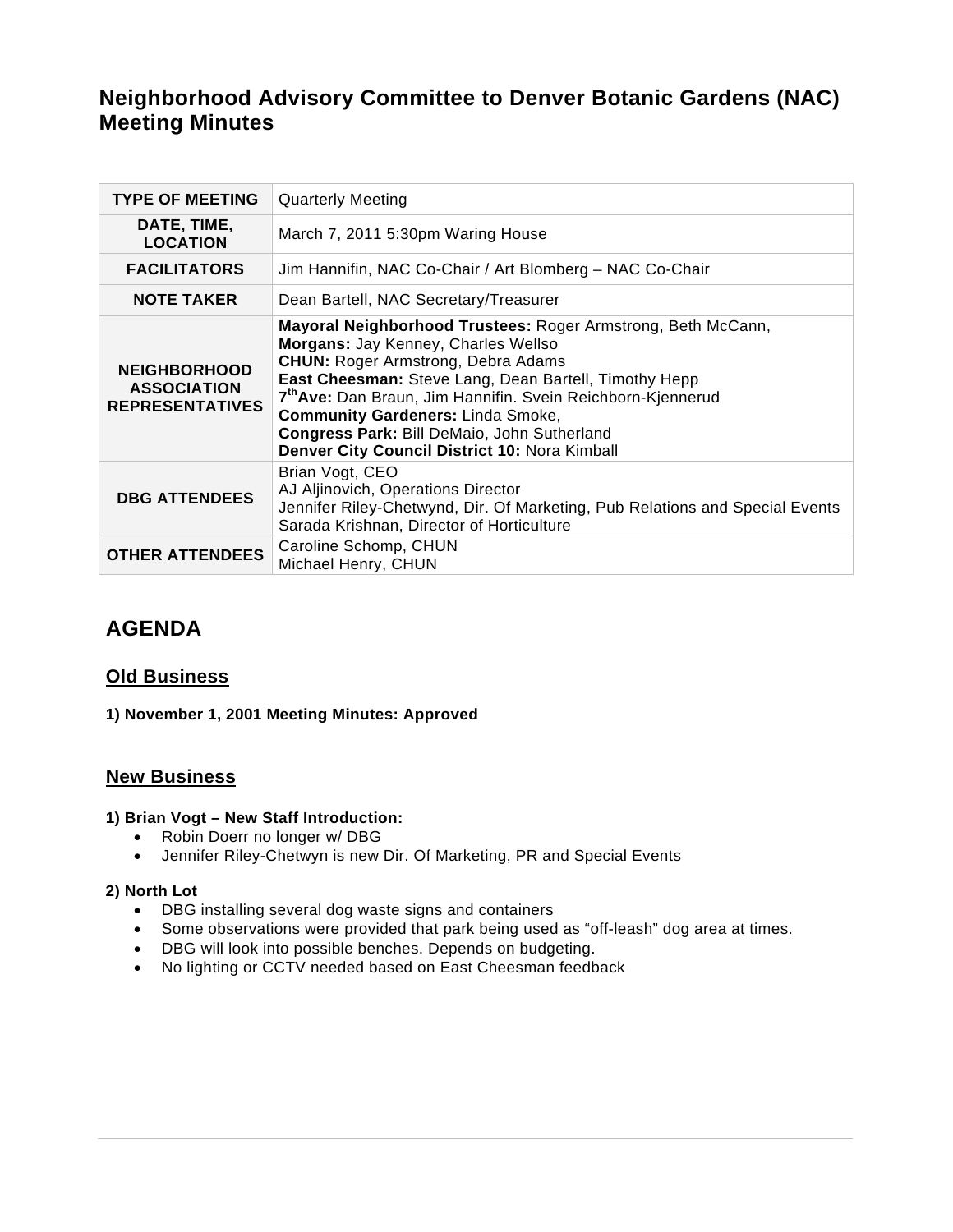#### **3) Waring Green**

- Waring Garden Report prepared by Jay Kenney (See Addendum). Jay verbally summarized:
	- o New plan addresses majority of concerns
	- o Several open issues remain: parking, zoning, events, use
	- o Zoning non-conforming use converting from parking to ope space: Zoned R0 (may be different under new Zoning Code)
- Design Concept provided by DBG Based on neighborhood input, shifted from a "Green" to a "Garden"
- DBG Schedule
	- o NAC feedback (project does not require "NAC approval" March 2011
	- o Board Approval March meeting
	- o Construction Q3/Q4 2011
	- o Completion Spring 2012
- Process Brian Vogt
	- o DBG submits plans to the city
	- o Wording would provide clarity on usage
	- o New design does not lend itself to "events"
- **Motion** 
	- o *"General concept approval of design contingent upon review of limitations as defined in a document to be prepared and sent out to NAC based on recommendations of the NAC Waring Garden Committee."*
	- o Following items specifically discussed:
		- **Parking does not impact neighborhood**<br>**EXPACE USAGE IS not intended to be "every**
		- Space usage is not intended to be "event based"
		- Any activity that does occur should "size controlled"
	- o NAC will receive language prior to March DBG Board meeting
	- o NAC will have the opportunity to provide further feedback to DBG prior to the March Board meeting
- Michael Sutherland offered assistance to DBG on the land use issue since he has professional experience in this area.

## **4) Large Events**

- DBG restated that agreement allows for 17 amplified events annually, but only 15 total events are scheduled
- **Concerts** 
	- o Swallow Hill will provided line-up and concert management
	- o Twelve concerts for the season
- **Other Events** 
	- o Gardens, Grapes and Hops Music will be more Jazz/Classical
	- o Hispanic Chamber
	- o Fete de Fleur
	- o Derby Event
		- **Moved to Glendale due to conflict w/ Plant Sales**
		- **-** DBG most likely will not allow the event in the future
- DBG will attempt to have all dates to city to get non-concert events included in restricted parking dates on signs
- Suggested that signage be posted when garage is full
- Free Days DBG will bring in contractor to assist when necessary
- Blossoms of Light Member weekend will be eliminated to spread the member attendance throughout the season

## **5) Community Gardens**

- No current issues
- There is a waiting list for plots
- Neighborhood relations are good at this point